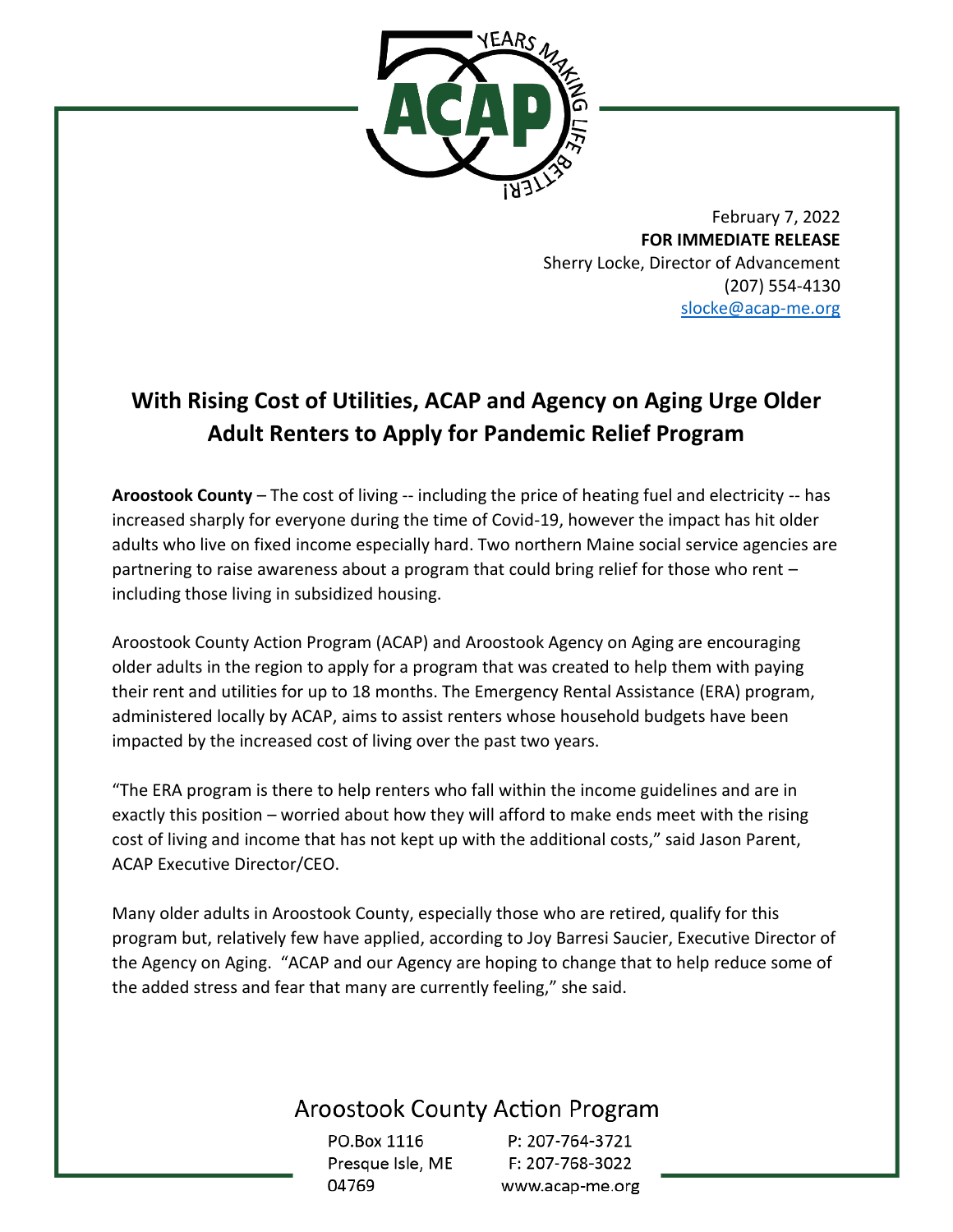

Income eligibility guidelines for the program in Aroostook County require a household of two to have an annual income of \$41,000 or less. A single person, living alone in a rental unit, qualifies if they make under \$35,850 a year. Households can apply for both rental and utility assistance or just one or the other if they prefer.

According to Parent, many older County residents initially declined applying for the rental assistance program this fall when ACAP staff offered to help sign them up at the same time they applied for their annual benefit through the Home Energy Assistance Program (HEAP). The fear of many was that support provided through the ERA program would be counted as income and negatively impact individuals and households when they filed their taxes or applied for assistance under other programs.

However, officials with ACAP and the Agency have confirmed, through statewide ERA program administrator MaineHousing, that this program will not count against recipient households. The reason is because any benefit is paid directly to the landlord or, in the case of utilities, to the utility provider. Payments are not received directly by the renter, do not will count toward their income.

With this new information in mind, officials with the social services agencies are calling attention to the program in hopes that those who rent will reconsider and apply.

The ERA program can cover the cost of electricity, water, sewer, trash, heat, and internet. Applicants may request help with paying for utilities even if they do not need help paying for rent, however, applicants do need to apply for help with rent in order to apply for assistance paying internet costs. Additionally, the program can also cover late fees for rent as long as the late fees are legal and included in the lease language.

Currently, there is no similar pandemic assistance relief available to homeowners. However, ACAP and Agency on Aging officials are aware of homeowner relief programs that are being developed by the Maine Bureau of Consumer Credit Protection and offered in the coming months.

For those requesting rental and or rental/internet payment assistance, the process includes ACAP staff reaching out to the landlord and making arrangements to direct rental payments

## **Aroostook County Action Program**

PO.Box 1116 Presque Isle, ME 04769

P: 207-764-3721 F: 207-768-3022 www.acap-me.org